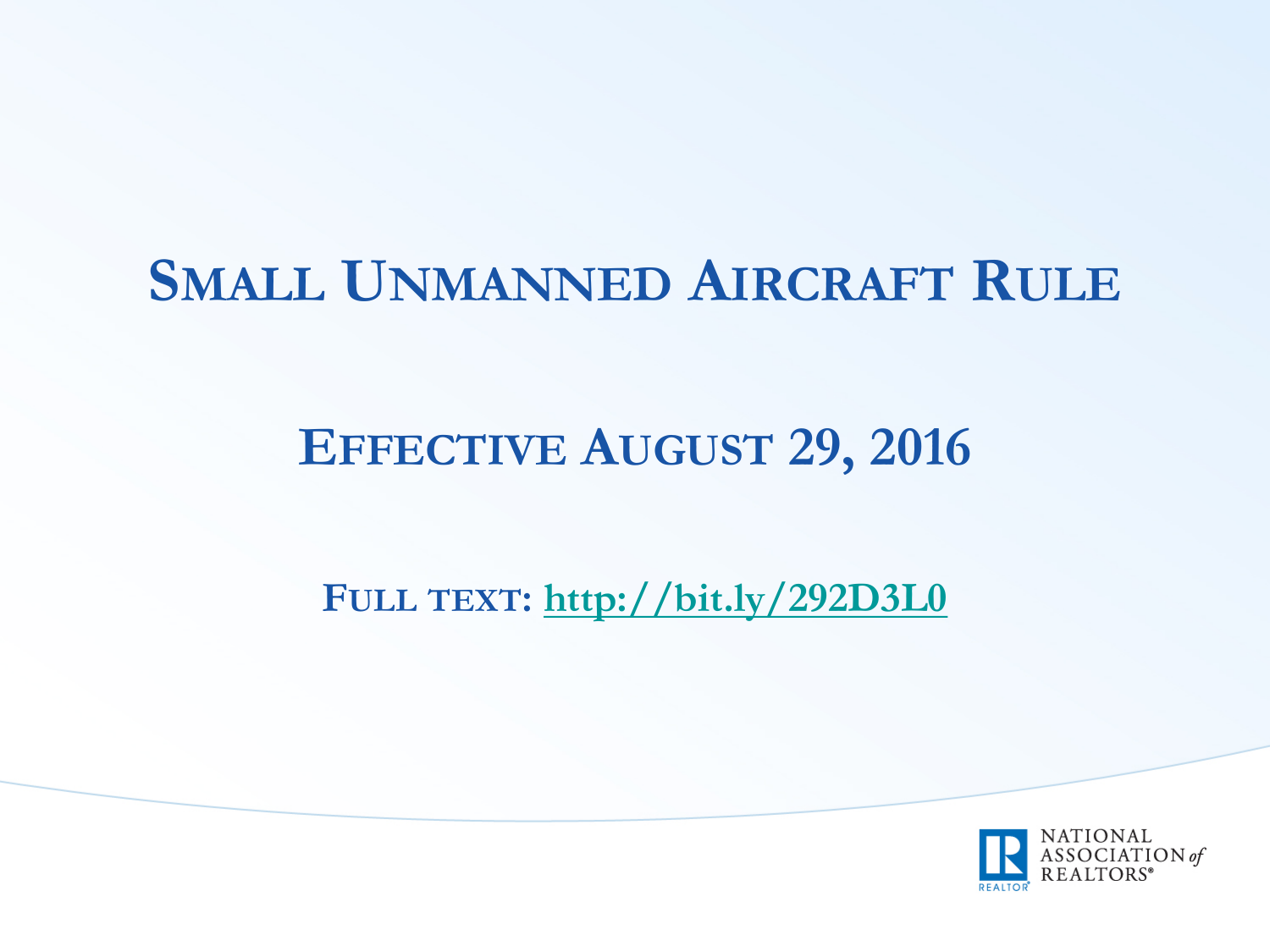#### **OPERATIONAL REQUIREMENTS INCLUDE**:

- $\checkmark$  Remote Pilot Certificate with small UAS rating
- $\checkmark$  Visual Line of Sight
- $\sqrt{\phantom{a}}$  Daylight operations only
- $\checkmark$  No operations over persons

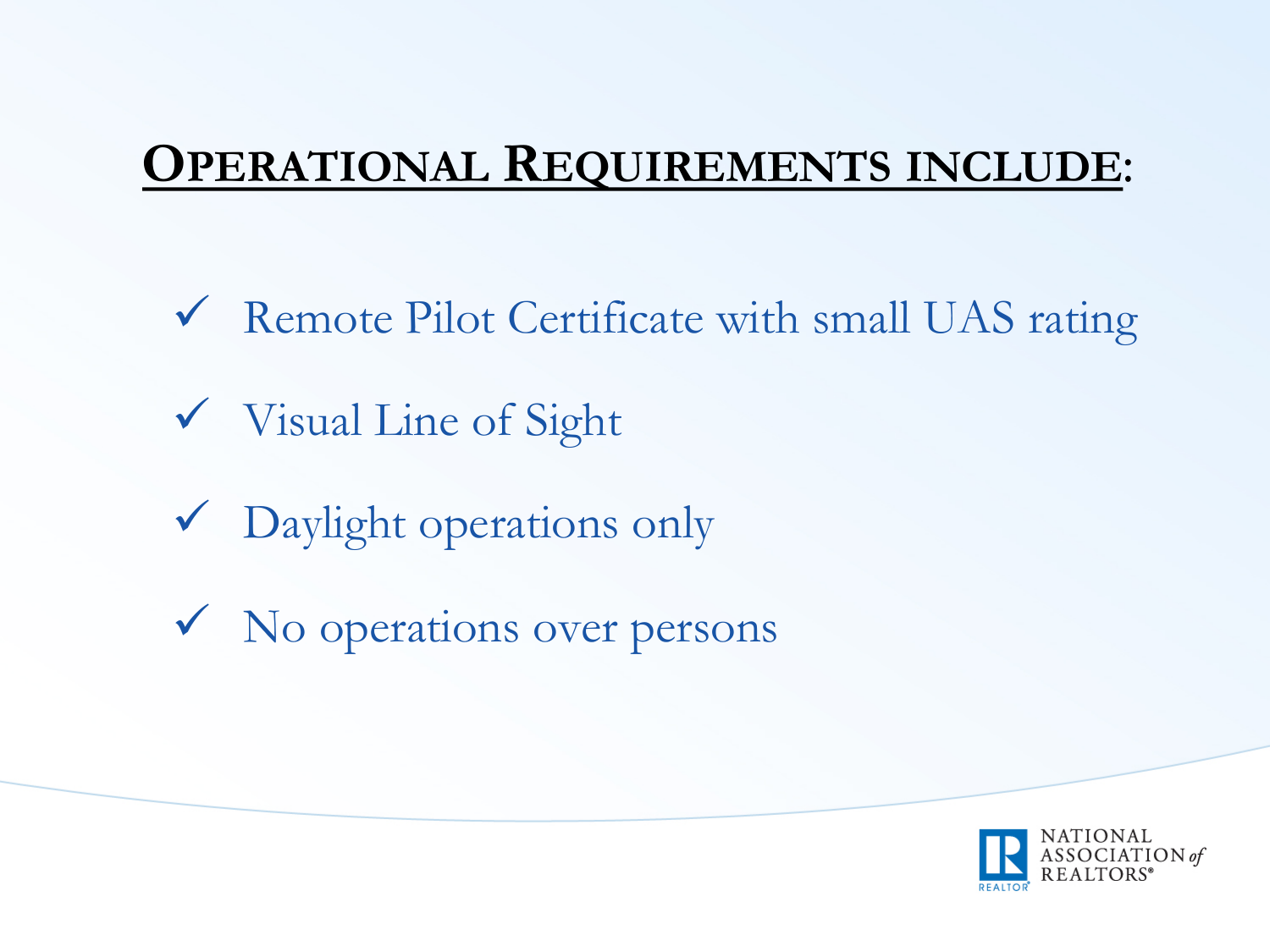## **SECTION 333 EXEMPTION HOLDERS MAY**:

1) operate pursuant to Section 333 exemption through its expiration

#### **OR**

2) operate in accordance with the Small Unmanned Aircraft Rule.

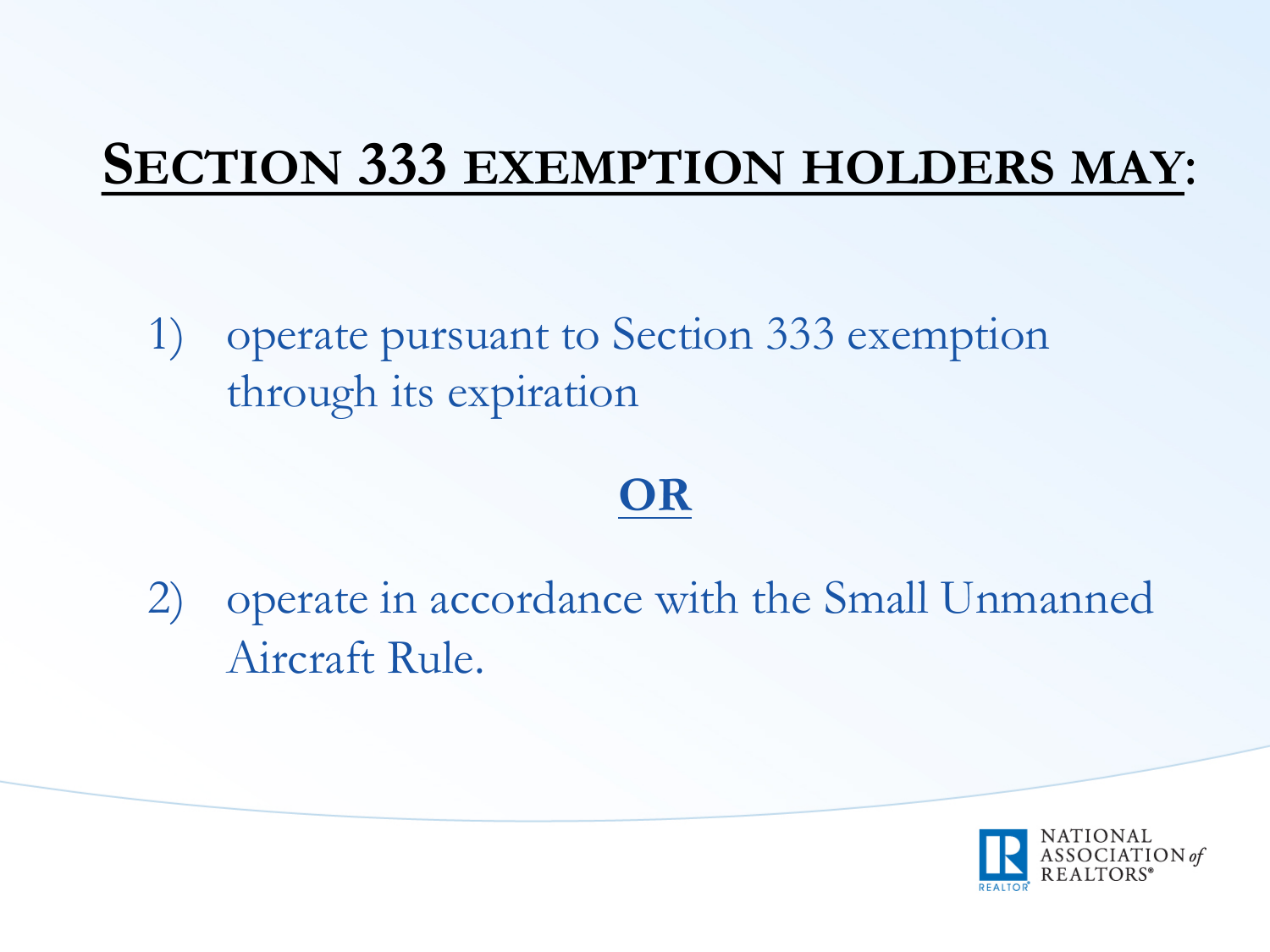## **PRIVACY CONSIDERATIONS**

• Small Unmanned Aircraft Rule does not address privacy issues.

• Be familiar with patchwork of state and local laws.

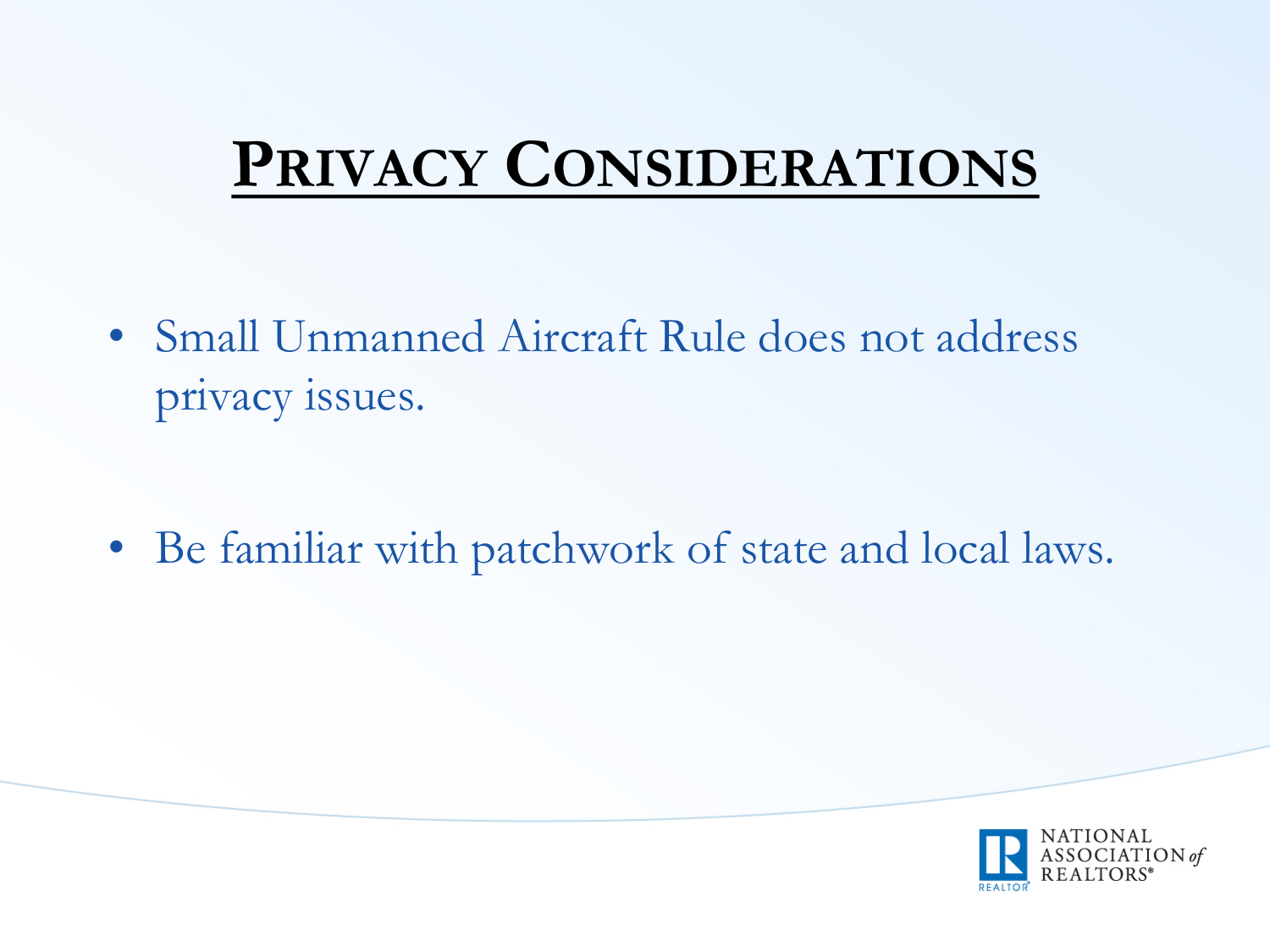## **NTIA BEST PRACTICES**

- 1. If you can, tell other people you'll be taking pictures or video of them before you do.
- 2. If you think someone has a reasonable expectation of privacy, don't violate that privacy by taking pictures, video, or otherwise gathering sensitive data, unless you've got a very good reason.
- 3. Don't fly over other people's private property without permission if you can easily avoid doing so.
- 4. Don't gather personal data for no reason, and don't keep it for longer than you think you have to.

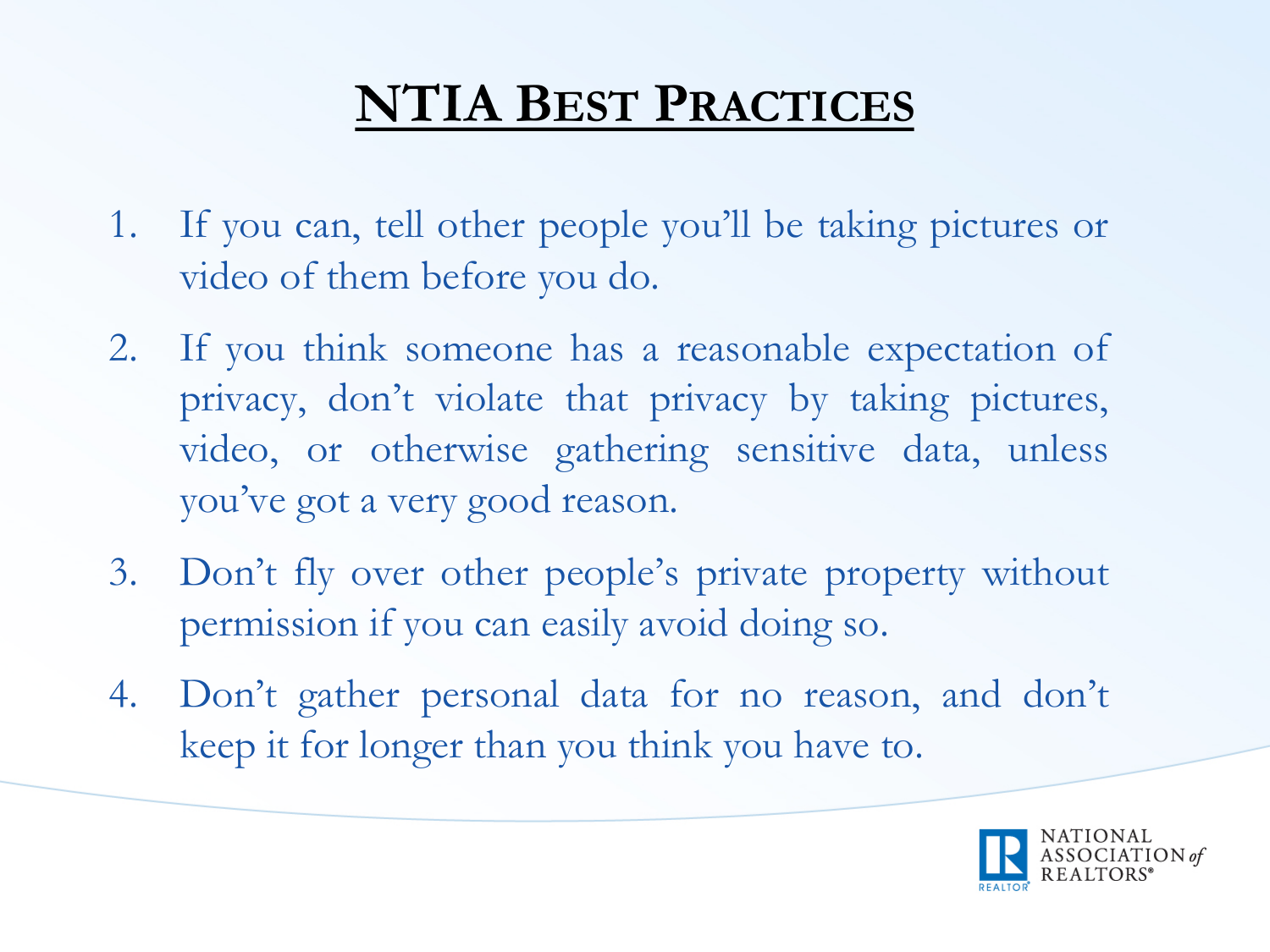## **NTIA BEST PRACTICES (CONT.)**

- 5. If you keep sensitive data about other people, secure it against loss or theft.
- 6. If someone asks you to delete personal data about him or her that you've gathered, do so, unless you've got a good reason not to.
- 7. If anyone raises privacy, security, or safety concerns with you, try and listen to what they have to say, as long as they're polite and reasonable about it.
- 8. Don't harass people with your drone.